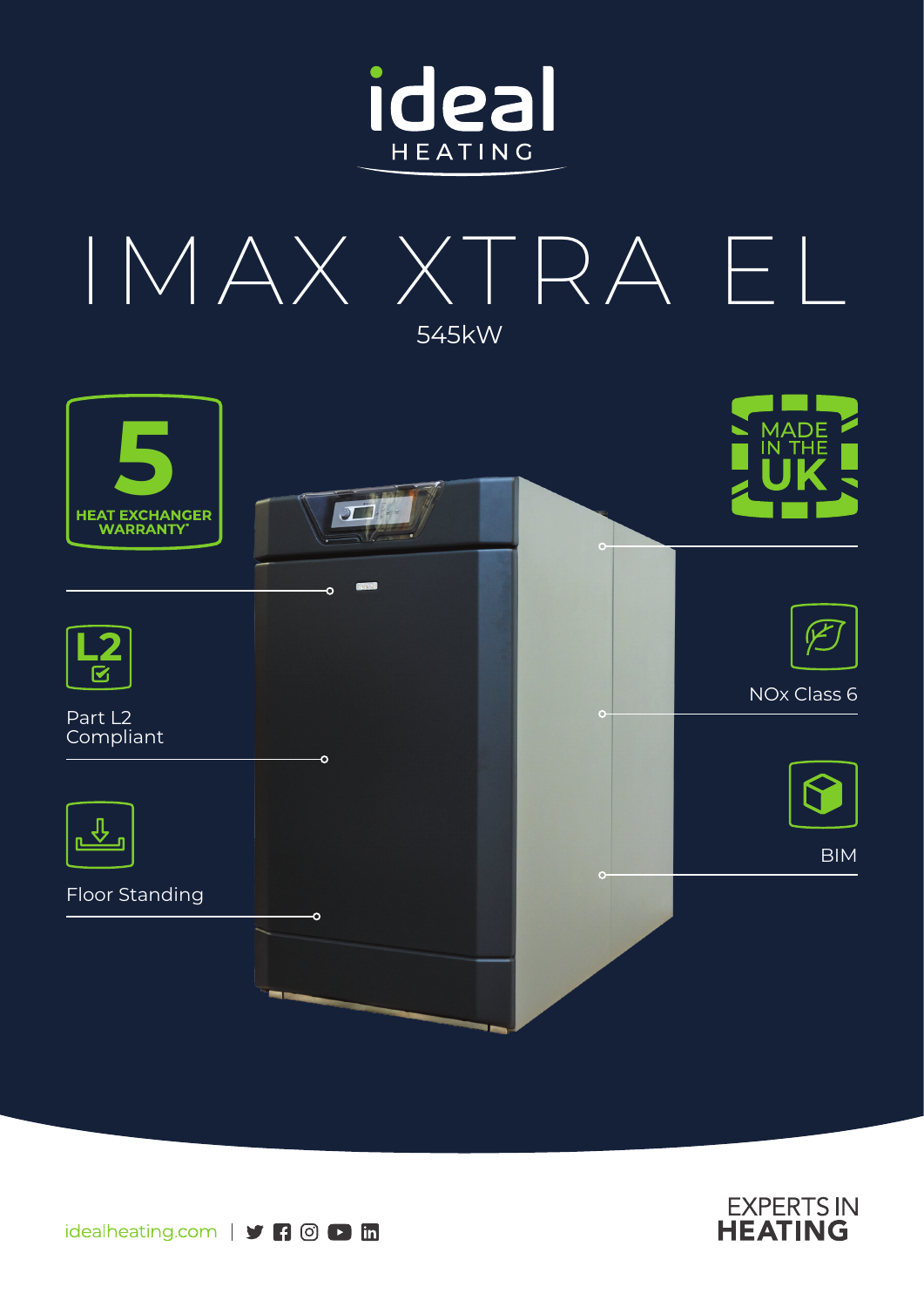# Features & Specification

The Imax Xtra EL range of condensing boilers is available in 10 models with outputs from 320 to 1240kW. Suitable for floor standing applications in either single or multiple installations.

- Simple control interface with large backlit display
- Volt free contacts
- 0-10V BMS operation standard
- Robust aluminium silicon alloy heat exchanger
- Suitable for single or multiple installations
- Up to 109.8% part load at 30% output
- NOx <40mg/kWh
- Natural Gas
- Building Regulation Part L2 compliant



### DIMENSIONS & CLEARANCES

The following minimum clearances must be maintained for operation and servicing:





BOILER ASSEMBLY EXPLODED VIEW **(620kW MODEL SHOWN)**

### **KEY**

- **1.** Control module
- **2.** External condensate trap
- **3.** Water pressure switch
- **4.** Fan
- **5.** Gas valve
- **6.** Whirlwind
- **7.** Gas inlet
- **8.** Heat exchanger
- **9.** Air inlet
- **10.** Burner manifold
- **11.** Air pressure switches
- **12.** Ignition / detection electrode
- **13.** Manifold Flow Return
- **14.** PCB

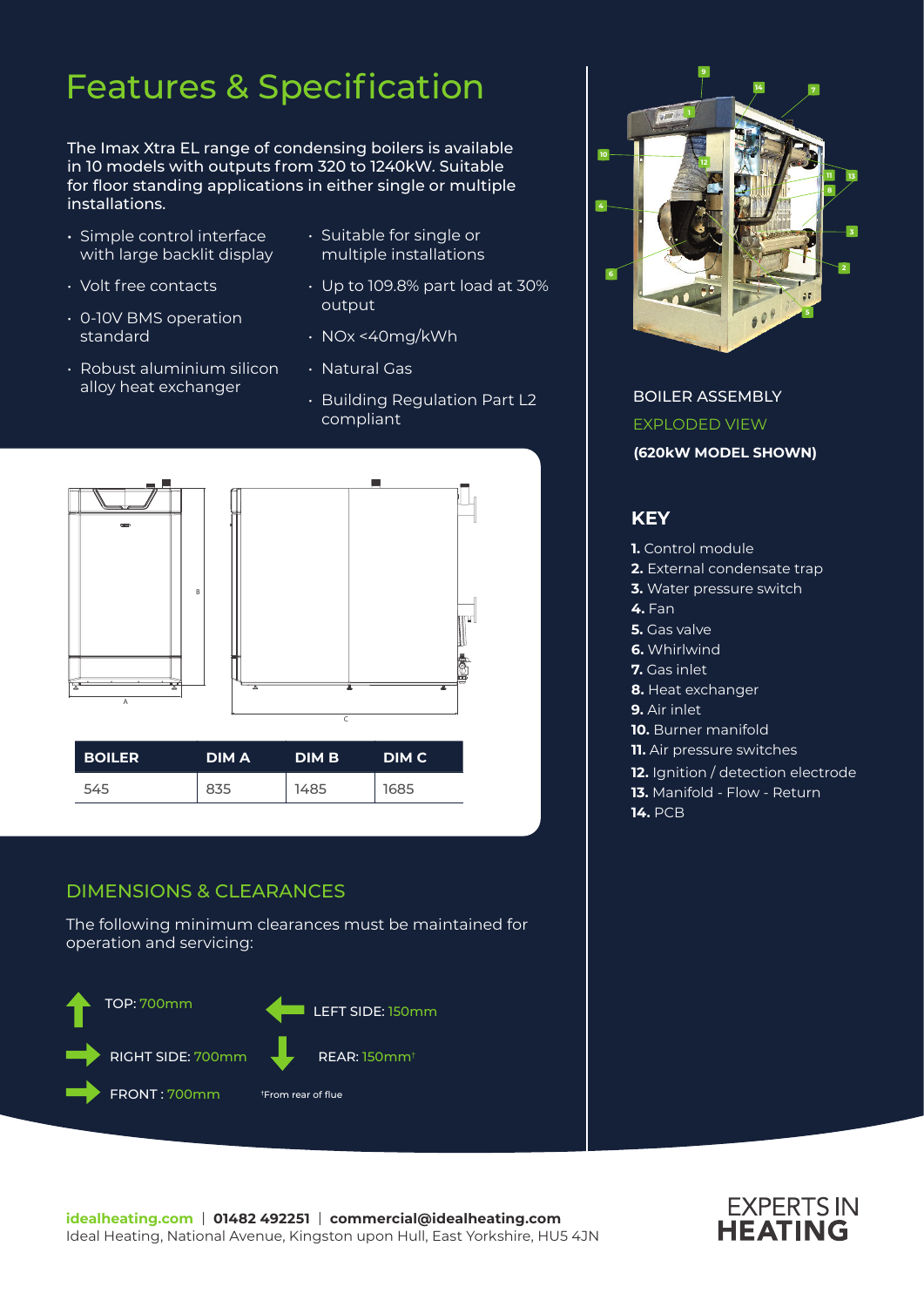# TECHNICAL SPECIFICATIONS IMAX XTRA EL 545kW

#### GENERAL

| Dry Weight                             | kg   | 507                                             |
|----------------------------------------|------|-------------------------------------------------|
| <b>Boiler Dimensions</b>               | mm   | 1485 (H)<br>$\times$ 835 (W)<br>$x$ 1685 (D)    |
| <b>Boiler Clearances</b>               | mm   | Front: 700<br>Left Side: 150<br>Right Side: 700 |
|                                        |      | Top: 700                                        |
|                                        |      | Rear:150 <sup>t</sup>                           |
| Seasonal Efficiency (Building Regs L2) | $\%$ | 96.9                                            |
| Min/Max Gas pressure (Nat Gas)         | mbar | $15 - 20$                                       |
| <b>Noise</b>                           | dBA  | 50 <sub>60</sub>                                |

#### BURNER PRE MIX

| Fuel                                      | (Type G20) | Natural Gas    |
|-------------------------------------------|------------|----------------|
| Fuel Consumption (Nat Gas)                | $m^3/h$    | 549            |
| Flame Protection                          |            | Ionisation     |
| Ignition                                  |            | Spark          |
| Boiler Output (Mean 70°C)                 | kW         | 100.7-508.6    |
| Boiler Output (Mean 40°C)                 | kW         | 113.0-552.7    |
| Boiler Input (Gross cv)                   | kW         | 576.0          |
| Gas Inlet Size                            |            | G2"            |
| NOx Rating/emissions at 0% O <sub>2</sub> | ma/kWh     | Class 6 (38.7) |

#### **HYDRAULICS**

| Hydraulic Resistance (11°C ∆T)                      | mbar        | 320                              |
|-----------------------------------------------------|-------------|----------------------------------|
| Hydraulic Resistance (20 $\degree$ C $\triangle$ T) | mbar        | 93                               |
| Nominal Flow Rate ( $11^{\circ}$ C $\Delta$ T)      | 1/s         | 11.8                             |
| Nominal Flow Rate (20 $\degree$ C $\triangle$ T)    | I/s         | 6.5                              |
| Min Flow Rate (20°C AT) (MAX MOD)                   | 1/s         | 1.3                              |
| Min Flow Temperature                                | $^{\circ}C$ | 30                               |
| Max Flow Temperature                                | $\circ$ C   | 90                               |
| Min Working Pressure                                | bar         | ı                                |
| Max Working Pressure                                | bar         | 6                                |
| Max Static Head Of Water                            | metres      | 61                               |
| Condensate Connection                               | mm          | 21.5                             |
| High Limit Set Point                                | $\circ$ C   | 100 flow, 100<br>return 105 H/Ex |
| Flow & Return Size                                  |             | G3"                              |
| <b>Water Content</b>                                | litres      | 65.3                             |

#### FLUE/AIR INLET

| Flue Size                  | mm 250                  |       |
|----------------------------|-------------------------|-------|
| Flue Gas Volume            | m <sup>3</sup> /h 804.7 |       |
| Flue Gas Temperature 80/60 | $\circ$ $\sim$          | 50-63 |
| Max Flue Resistance        | Da.                     | חרו   |

#### ELECTRICAL

| <b>Electrical Supply</b>   |      | 230/240V 50Hz 1 Ph |
|----------------------------|------|--------------------|
| Current (Max No Pump)      | amp  | 2.71               |
| Power Consumption          | watt | 625                |
| Modulating Input           |      | $V/dc$ 0-10V       |
| <b>Fuse Rating</b>         | amp  | -7                 |
| Controls Voltage           | V    | 24 or 240          |
| <b>Insulation Class IP</b> |      | IP20               |

#### CONTROL OPERATION

| On/Off 0-10V DC              | Yes |
|------------------------------|-----|
| OpenTherm                    | Yes |
| <b>High Limit Protection</b> | Yes |
| Low Water Protection         | Yes |
| Volt Free Common Alarm       | Yes |
| <b>Boiler Run Indication</b> | Ves |

#### OPTIONAL EXTRAS

| Modulating Sequencer Kit, including DHW Tank<br>Kit, Plant Room Sensor Kit, 6 Zone Expansion Kit | Yes |
|--------------------------------------------------------------------------------------------------|-----|
| Programmable Room Thermostat Kits                                                                | Yes |
| Outside Sensor Kit                                                                               | Yes |
| DHW Tank Sensor Kit                                                                              | Yes |
| Safety Interlock Kit                                                                             | Yes |
| <b>BACNet Gateway Kit</b>                                                                        | Yes |
| LONWorks Gateway Kit                                                                             | Yes |
| <b>MODBus Gateway Kit</b>                                                                        | Yes |
| Remote Access Kit                                                                                | Yes |
| Pump Kits                                                                                        | Yes |
| Sealed System Services Flow Manifold Kit                                                         | Yes |
| Inlet Air Filter Kit                                                                             | Yes |
| Condensate Pump Kit                                                                              | Yes |
| Room Sealed Air Duct Kit                                                                         | Yes |

\*5 year heat exchanger warranty subject to terms and conditions. Terms & conditions available at idealheating.com 2 year parts and labour warranty as standard.

**GET A QUOTE Y FI © D in idealheating.com** | **01482 492251** | **commercial@idealheating.com**